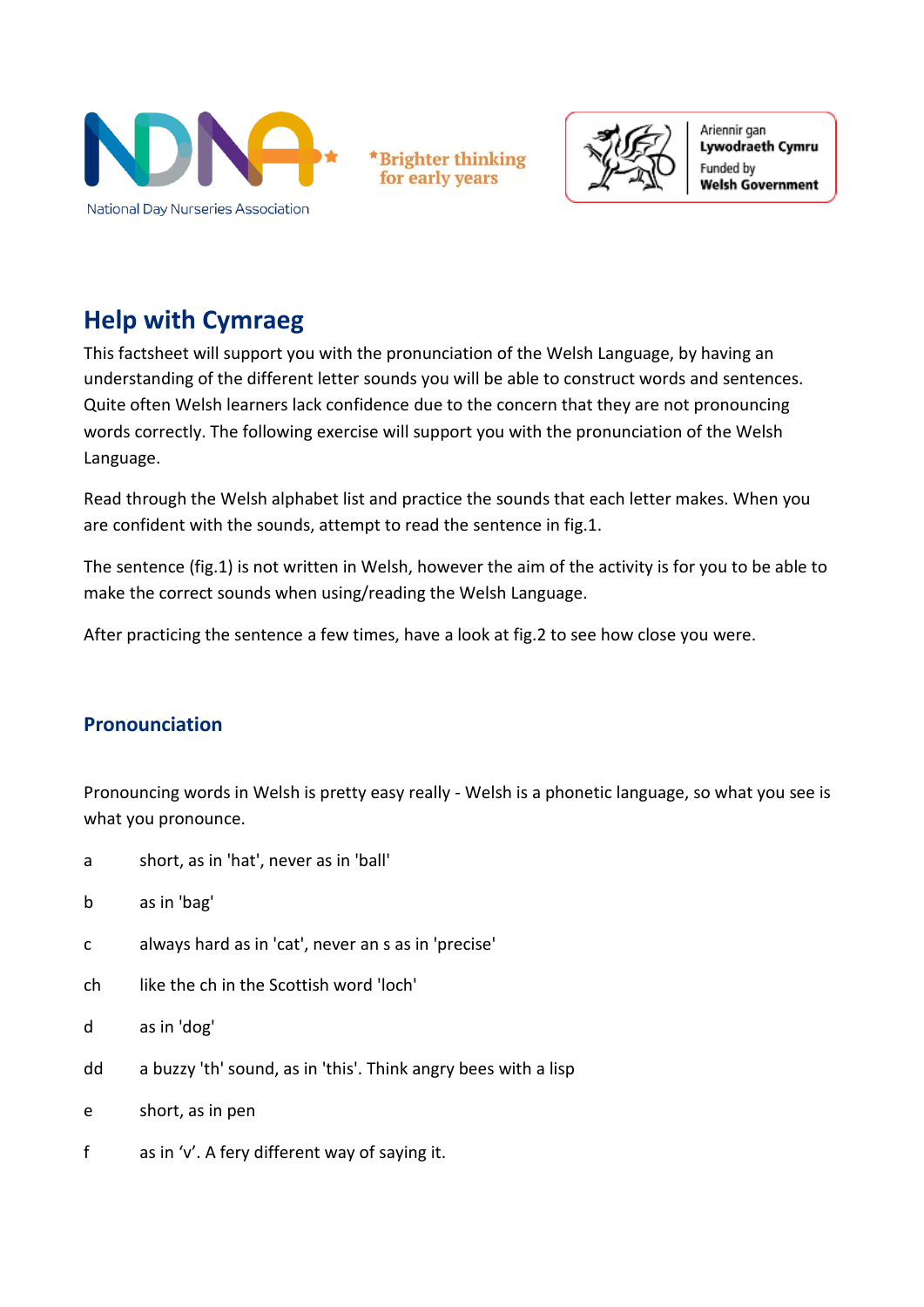- ff f. Equally, you can ffind yourselff getting too used to ff.
- g always hard as in 'get', never a 'j' sound as in the last g in garage
- ng as in 'song', where the g isn't hard, like in 'gig', but a soft glottal stop made in your throat
- h as in hat, always sounded and never silent
- i as in 'pin'
- j accepted now because of the loan words from English that use it, like 'garej'
- l a 'luh' as in 'lava', but never an 'ul' sound as in 'milk'
- ll not as hard a sound to make as some would have you think. Raise your tongue to the top of your mouth as if you were going to say 'el', then make the 'ell' sound by blowing air round the sides of your raised tongue, instead of by using your voice. You should sound like an annoyed cat
- m as in 'mum'
- n as in 'nanobot'
- o short as in 'hot', not round as in 'hotel'
- p Can I have a p please, Bob?
- ph an English f, or Welsh ff sound, as in 'phase'
- r rolled. Some people just can't get a rolled 'r' their tongues are unable to vibrate in the right way. It's a genetic thing, apparently, similar to being able to roll your tongue into a tube, or turn the end upside down. Roll if you can, don't if you can't
- rh hr. Make a huffy, breathy sound before your rolled 'r'
- s always soft as in 'sit'
- t as in 'top'
- th as in 'think', softer and less buzzy than dd
- u ee in the South, but not in the North. If you had stepped in something disgusting and made a kind of 'eugh' noise, the vowel 'eu' sound would about approximate the Northern 'u'
- w oooooo
- y y breaks the rule that Welsh is phonetic. As a single syllable word, y is like 'uh', on the last syllable of a multisyllabic word it's an 'ee', and anywhere else it's like the unstressed,